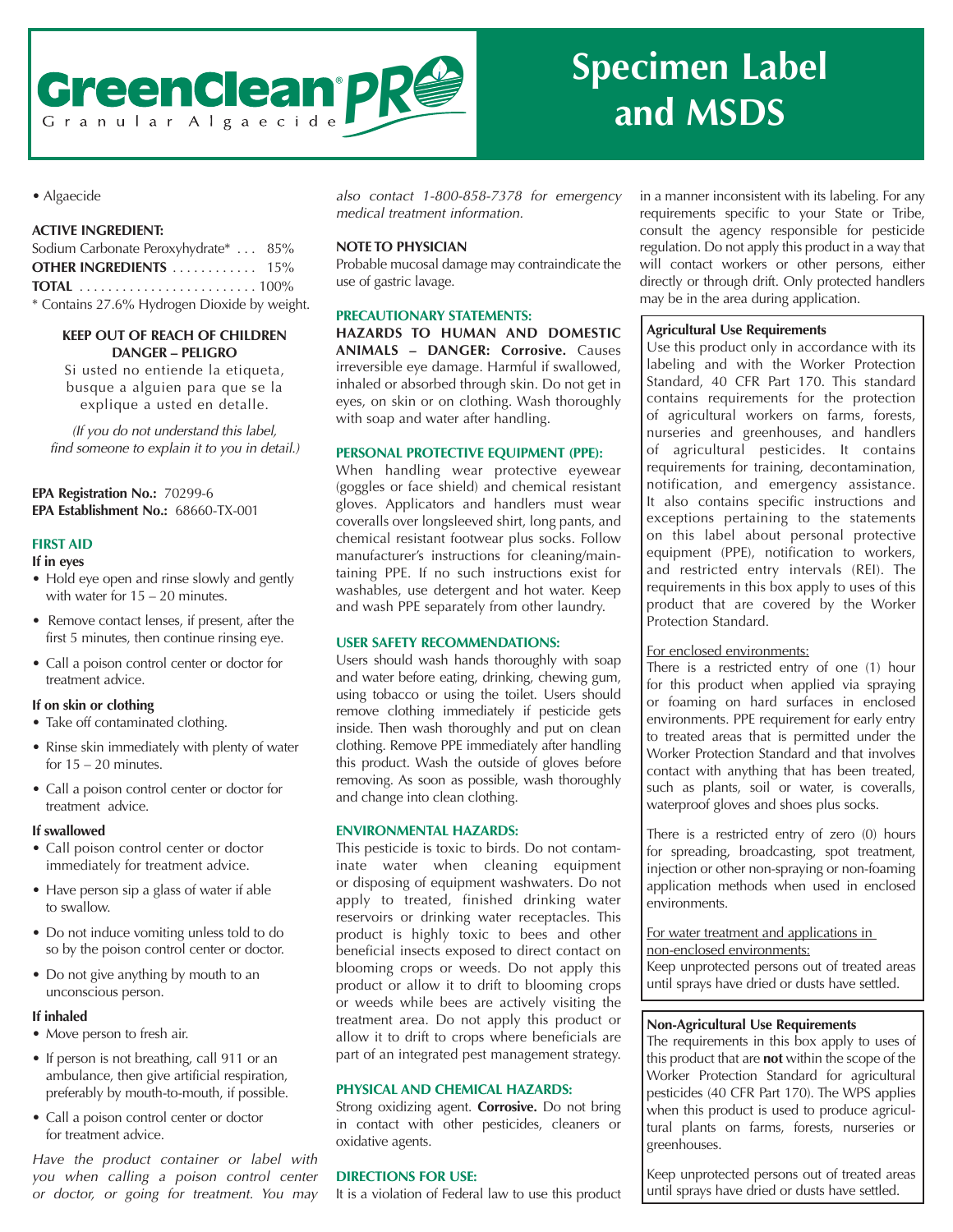# **WATER APPLICATION RATES** 1 lb = 2 Cups

| <b>Applications Rates</b>                                                                                                                    | <b>Heavy Algae Growth</b>                                                                                                                                                                                                                                                                                      | Low Algae Growth/ Maintenance                                                                                                                                                                       |
|----------------------------------------------------------------------------------------------------------------------------------------------|----------------------------------------------------------------------------------------------------------------------------------------------------------------------------------------------------------------------------------------------------------------------------------------------------------------|-----------------------------------------------------------------------------------------------------------------------------------------------------------------------------------------------------|
| <b>Granular:</b><br><b>Large Volume</b><br>For example: Lakes,<br>Ponds, Lagoons.                                                            | 20-90 pounds of GreenClean Pro Granular<br>Algaecide per acre-foot of water<br>$-Or-$<br>50-250 pounds of GreenClean Pro Granular<br>Algaecide per million gallons of water.                                                                                                                                   | 2-9 pounds of GreenClean Pro Granular<br>Algaecide per acre-foot of water<br>$-Or-$<br>5-25 pounds of GreenClean Pro Granular<br>Algaecide per million gallons of water.                            |
| <b>Granular:</b><br><b>Small Volume</b><br>For example: water<br>gardens, fountains,<br>ornamental waterfalls.                               | 2-10 Tablespoons of GreenClean Pro<br>Granular Algaecide per 1000 gallons<br>of water.                                                                                                                                                                                                                         | 1-3 teaspoons of GreenClean Pro Granular<br>Algaecide per 1000 gallons of water.                                                                                                                    |
| <b>Granular:</b><br><b>Ground/Surface:</b><br>For use on non-painted<br>surfaces to control algae,<br>moss, slime molds and<br>their spores. | 1-2 pounds of GreenClean Pro Granular<br>Algaecide per 1000 square feet of area.<br>Make granular applications over a wet<br>surface or activate with water immediately<br>following application.                                                                                                              | 0.5-1 pounds of GreenClean Pro Granular<br>Algaecide per 1000 square feet of area.<br>Make granular applications over a wet<br>surface or activate with water immediately<br>following application. |
| <b>Liquid Applications:</b><br>For Ground/Surface<br>or Water applications.                                                                  | <b>Solution Preparation:</b> Due to solubility limitations, use at least 1 gallon of water to fully<br>dissolve each 0.5 pounds of GreenClean Pro Granular Algaecide. Dissolution in cold<br>water takes approximately 5 minutes.<br><b>Treatment Rates:</b> Use same rates at the granular application above. |                                                                                                                                                                                                     |
| <b>Foam Applications:</b><br>For Ground/Surface<br>applications.                                                                             | <b>Solution Preparation:</b> Follow the liquid solution preparation instructions above. Add 2.0 -<br>5.0 fluid ounces of an alkaline-based foam, such as BioSafe Systems<br>"BioFoaming Agent®", per gallon of finished solution.                                                                              |                                                                                                                                                                                                     |

Apply GreenClean Pro Granular Algaecide to any listed non-food water or surface sites except treated, finished drinking water reservoirs or drinking water receptacles.

## **Application sites include:**

Sod Farms, Greenhouses, Nurseries, Golf Courses, Amusement Parks, Water Parks, Aquariums, Zoos, Botanical Gardens, Parks, Recreational Areas, Non-Chlorinated Swimming Areas, Raceways, Sports Facilities, Business Parks, Residential Developments, Indoor/Interiors, Malls, Hotels, Kennels, Cemeteries, Carwashes, Marinas, Boats, Docks, Garden Centers, Power Washing, Water Gardens, Landscapes, Municipalities, Waterways, Storm Waters, Drainage Systems, Impounded Waters, and Wastewater.

# **Application surfaces include: WATER SURFACES**

Ponds, Lakes, Lagoons, Golf Course Ponds, Impounded Waters, Industrial/Commercial Ponds,

Standing Water, Bilge Water, Non-Potable Water Reservoirs, Waterways, Canals, Laterals, Conveyance Ditches, Drainage Systems, Catch Basins, Flooded Areas, Sewage Systems, Drain Fields, Fire Ponds, Watering Tanks (Non-Potable Water), Storage Tanks, Water Collectors and Domestic/Commercial Non-Potable Waters.

#### **NON-PAINTED SURFACES**

Floors, Walkways, Storage Areas, Patios, Decks, Railings, Roofs, Asphalt Shingles, Siding, Fiberglass, Boats, Piers, Docks, Stairs, Ramps, Ground Cover Mats, Weed Control Mats, Concrete, Brick, Tile, Slate, Granite, Outdoor Furniture, Statues/Monuments, Tennis Courts (non-grass), Nursery Yards, Shorelines, Gravel, Dirt Floors, Under Benches, and Other Non-Painted Surfaces.

## **WATER TREATMENT**

Use GreenClean Pro Granular Algaecide to treat, control, and prevent a broad spectrum of algae. Effects of treatment are immediately apparent

(bubbling, bleaching/discoloration of algae). Waters treated with GreenClean Pro Granular Algaecide are permissible to be used without interruption.

#### **SURFACE TREATMENT**

Use GreenClean Pro Granular Algaecide on all listed non-painted surfaces, to prevent and control algae, moss, slime molds and their spores, and the odors and conditions that these organisms cause (such as the breeding grounds for pests such as shore flies and fungus gnats).

#### **APPLICATION METHODS**

- SPREADING / BROADCASTING: Broadcast GreenClean Pro Granular Algaecide with a mechanical spreader or by hand, directly on the surface. A lawn spreader or any other applicator that will ensure uniform coverage is acceptable.
- SPOT TREATMENT: Apply GreenClean Pro Granular Algaecide directly over the infested